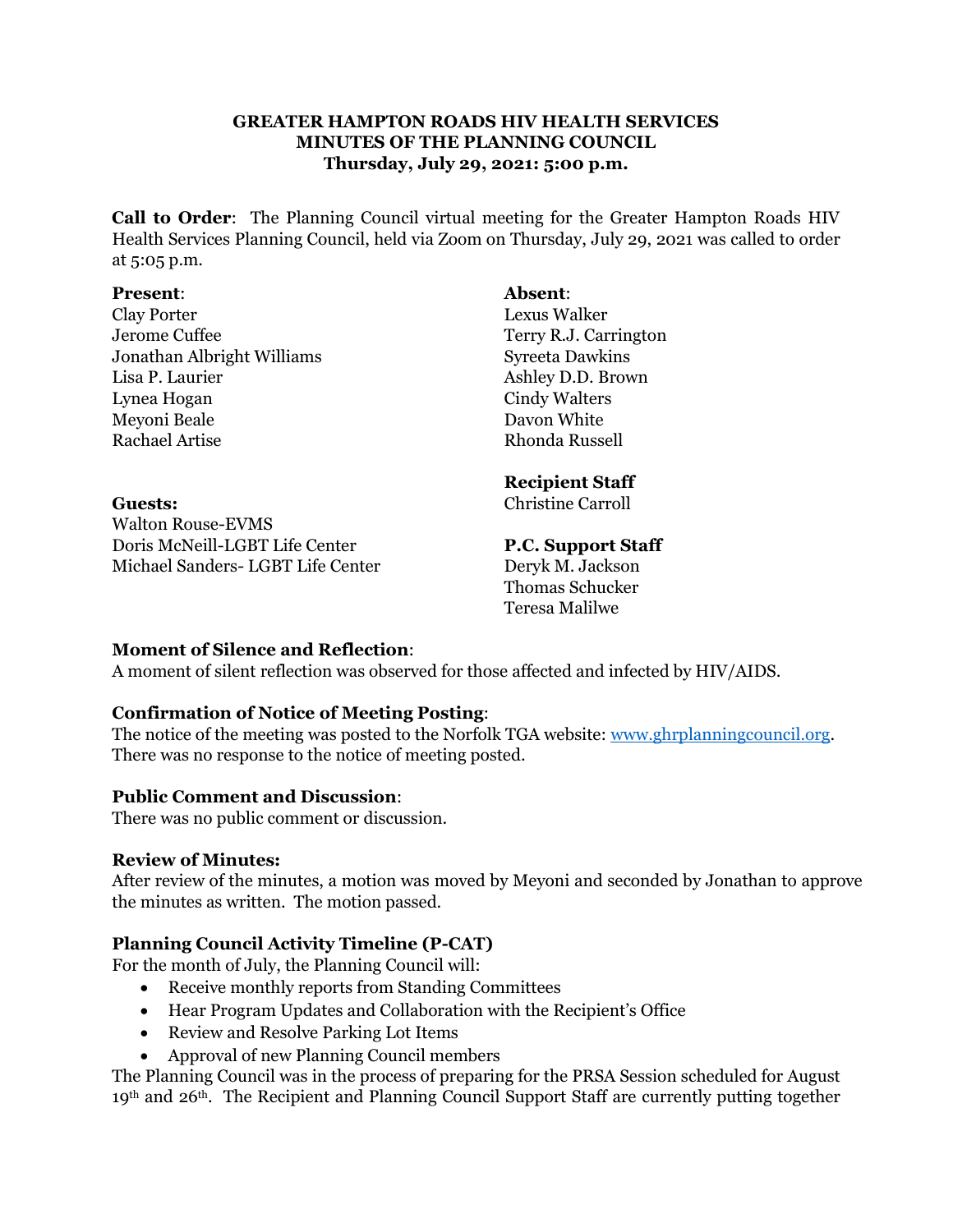the packets for the PSRA Session and will be mailed out to Council members prior to the Session. Updates to contact information will be captured during the registration process.

## **Committee Reports**:

## **Community Access Committee**:

The Community Access Committee met on Wednesday, July 14th and continued discussing the upcoming Statewide Consumer Retreat. This will be an in-person Retreat, scheduled for October 9 and 10 in Wakefield, Virginia. The committee discussed the agenda and guest speakers for the Retreat and are working on finalizing that.

The committee was in the process of holding a virtual Town Hall prior to the Retreat. After further discussion, the committee agreed to cancel the event and instead focus on promoting and finalizing the in-person Statewide Consumer Retreat.

The committee worked on creating an animated doodle video promoting the upcoming Retreat. The committee is still working on that project and hope to have it posted on the Planning Council website and possibly a U-Tube site for people to get information about registration, venue, date, etc...

The Consumer Survey tool has been finalized. The committee is working to incorporate a possible incentive, after which it will presented to the Executive Committee for approval and distributed to consumers in the Region.

The committee continued to discuss the need for a new Committee co-chair to replace Lynea who is considering stepping down due to other commitments.

The next committee meeting will be August  $11<sup>th</sup>$  at 6:00 p.m.

### **Membership and Nominations Committee**:

The Membership and Nominations Committee/Executive Committee, met on July 29th at 3:30 p.m.

The Membership and Nominations Committee was scheduled to interview Dr. Bane who was unable to attend due to a scheduling conflict. Three members of the committee will be available to interview the applicant at a later date.

It was noted that membership on the Council was low. Council members were, therefore, requested to assist with recruitment efforts.

### **Quality Improvement/Strategic Planning (QISP) Committee**:

The committee met on July 20<sup>th</sup> and had continuing discussion about the Triennial Needs Assessment. The committee reviewed the Grant Guidance and discussed creative ways to reach consumers who are not virally suppressed in the Norfolk TGA Ryan White Program. For training purposes, Support Staff will present the RW HIV/AIDS Program Part A HIV Emergency Relief Grant Program – Funding Opportunity Number: HRSA 22-018 at the upcoming Council meeting.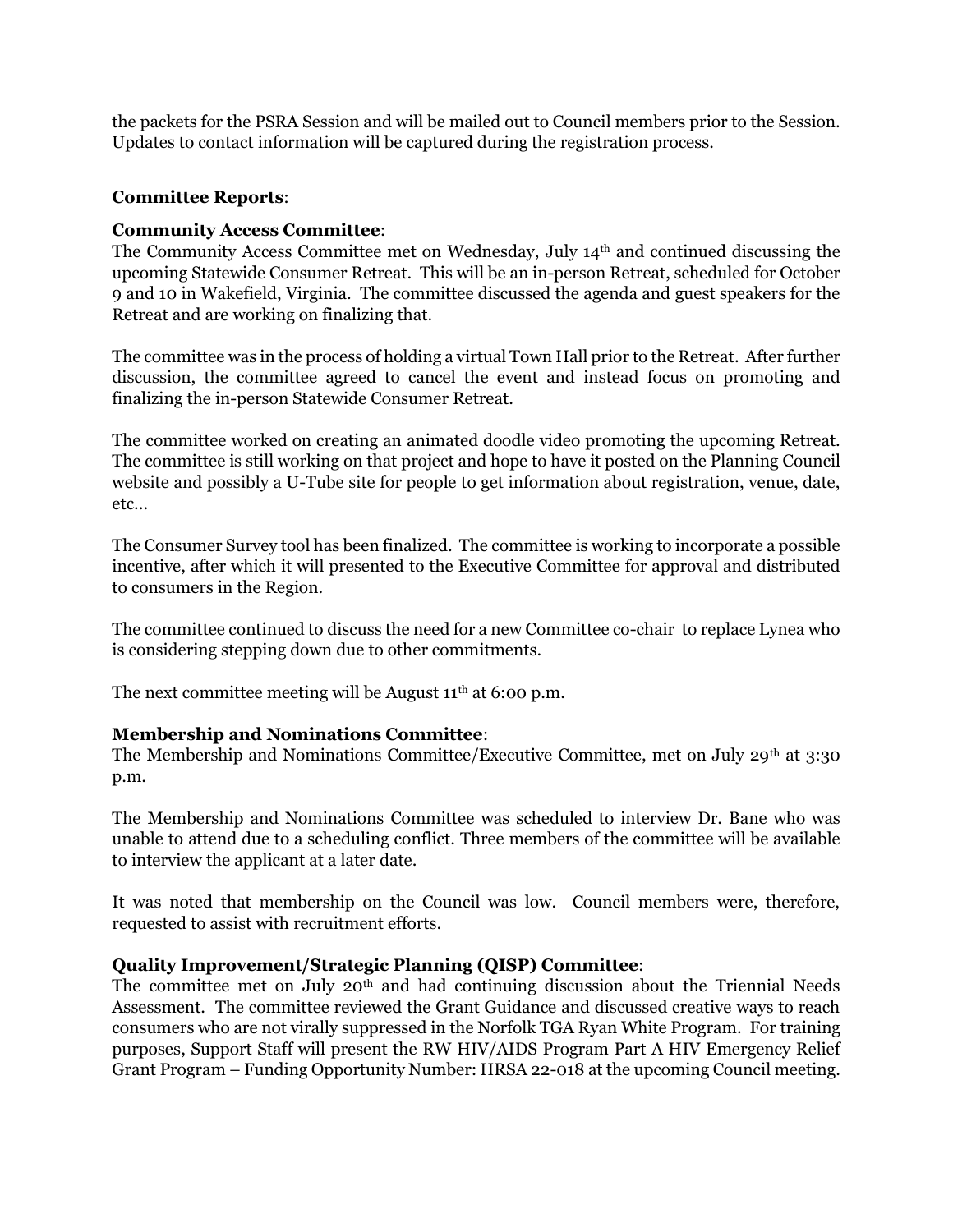# **Priorities, Allocations and Policies Committee**:

The committee met as scheduled at 3:00 p.m. The committee reviewed and discussed the reallocation request presented by the Recipient. The Committee presented a motion, which was properly seconded by Meyoni:

• To move \$12,000.00 from Transportation Services into Regular EIS.

The motion to reallocate \$12,000.00 from Transportation into Regular EIS passed with:

- 0-Nays
- 0-Abstensions

The Committee reviewed the monthly Expenditure Summary Report for the period ending May 31, 2021. The overall expenditure was at 20%, and the target was at 25%. Some service categories were at 0% expended, specifically:

- Drug Reimbursement: 0%
- Housing: 0%

The two service categories are under review at the City of Norfolk's Purchasing Department and will go out as an RFP when the review is over. There will be additional reallocation requests later as the need arises. Basically, some service categories are near the target expenditure and others are either below or over the target.

### **Program Updates:**

### **Part A Program Manager's Report**:

The Program Manager announced the retirement of Mr. Robert Hargett from the City of Norfolk Ryan White Program. The names of five shortlisted applicants will be submitted to Human Resources for interviews. Staff will chip in to help with the workload and make an easy transition for whomever will be selected to fill the position.

### **Part B Update**:

As presented by the Part B Representative on the Council; below are the updated numbers for clients enrolled in VA MAP as of July 27, 2021 and living in the Norfolk TGA. Please note that the Medicaid numbers are for VA MAP clients who are confirmed to be enrolled in Medicaid and should be transitioning out of the program.

| Program                  | n   | percent |  |  |  |
|--------------------------|-----|---------|--|--|--|
| <b>ICAP</b>              | 137 | 11.39   |  |  |  |
| <b>MPAP</b>              | 185 | 15.38   |  |  |  |
| <b>Direct ADAP</b>       | 462 | 38.4    |  |  |  |
| <b>ACA</b>               | 369 | 30.67   |  |  |  |
| Medicaid Expansion       | 50  | 4.16    |  |  |  |
| Data are as of 7/27/2021 |     |         |  |  |  |

Data are as of 7/27/2021

With this report, VDH is requesting help from Ryan White Case Managers in the TGA and the Commonwealth in general to get clients enrolled into either Medicaid or the ACA. He noted that enrolment for 2021 has been extended again under the current Administration. VDH is gearing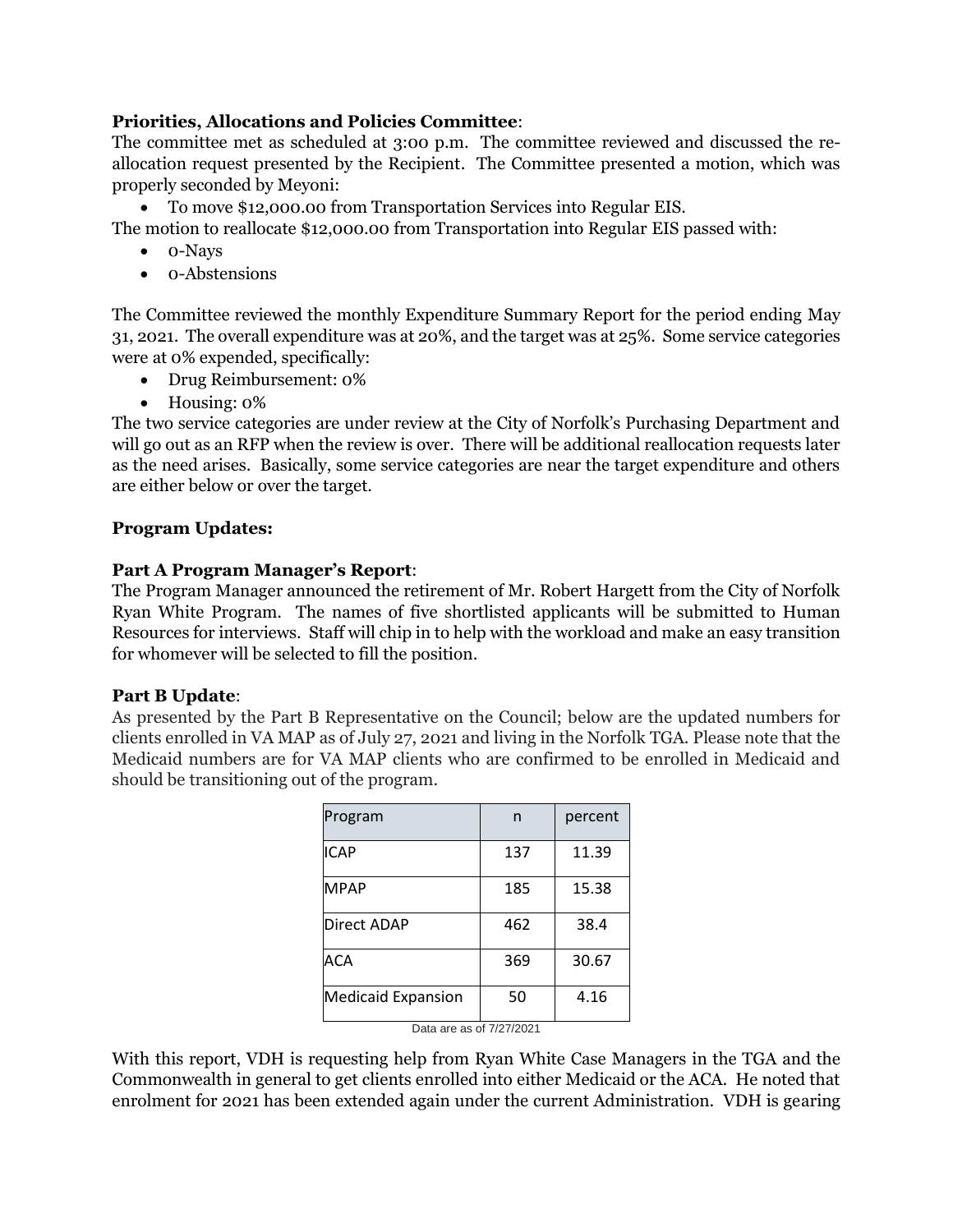up for ACA open enrolment for calendar year 2022. ADAP clients without insurance should be referred to Benalytics for insurance enrolment assistance in Medicaid and ACA coverage. VDH needs Case Managers to document the encounters they have with clients asking about their health insurance, and document when they make referrals to Benalytics with clients for their insurance enrolment. This will help VDH to show HRSA that VDH is doing everything to get clients enrolled in Medicaid and/or ACA.

The Part B Representative on the Council announced that Ms. Rebecca Risker is the new Lead Services Coordinator at the Virginia Department of Health for Ryan White Part B. She will be assisting with RW Part B Contracts and Services Coordination throughout the State.

The Part B Representative thanked the Norfolk TGA Ryan White Part A for assistance in providing the WICY data in a timely manner which enabled Part B to complete the Annual Progress Report to HRSA well before the due date of Friday, July 30<sup>th</sup>.

Part B will hold a Public Hearing on August 26<sup>th</sup>. Further information will be emailed to Support Staff for dissemination to the Planning Council.

# **Part C Update:**

The following is a summary report of Ryan White Part C, EIS activities from May 28, 2021 through July 28, 2021.

- 1. The Part C resident geographical area covers patients residing in the following areas:
	- a. Norfolk TGA,
	- b. State of Virginia, and
	- c. North Carolina, inside and outside of Currituck County
- 2. The award performance period is May 1 through April 30.
- 3. Costs not covered by Parts A and B
	- a. Parts A and B claims paid after those grants closed but before the Part C closes. Mental health and other cost shares are examples.
	- b. Costs for TGA patients not covered by Part A due to limited TGA funding
	- c. Costs for oral health provided non-TGA providers
	- d. Costs for rare other services needed but not covered by Parts A or B. An example is transportation or food assistance for a North Carolina patient that resides outside of the TGA.
	- 4. The below data covers patients served during the period between May 28, 2021 through July 28, 2021.

| <b>Service</b>                     | 05/28/2021<br>through<br>07/28/2021 |  |  |
|------------------------------------|-------------------------------------|--|--|
| Non-MCM                            | 80                                  |  |  |
| Foodbank                           | 0                                   |  |  |
| <b>HIPCSA</b>                      | 2                                   |  |  |
| Oral Health                        | 11                                  |  |  |
| Office Visits/Labs                 | 26                                  |  |  |
| <b>Medical Transportation</b>      | Ω                                   |  |  |
| <b>Total Unduplicated Patients</b> | 103                                 |  |  |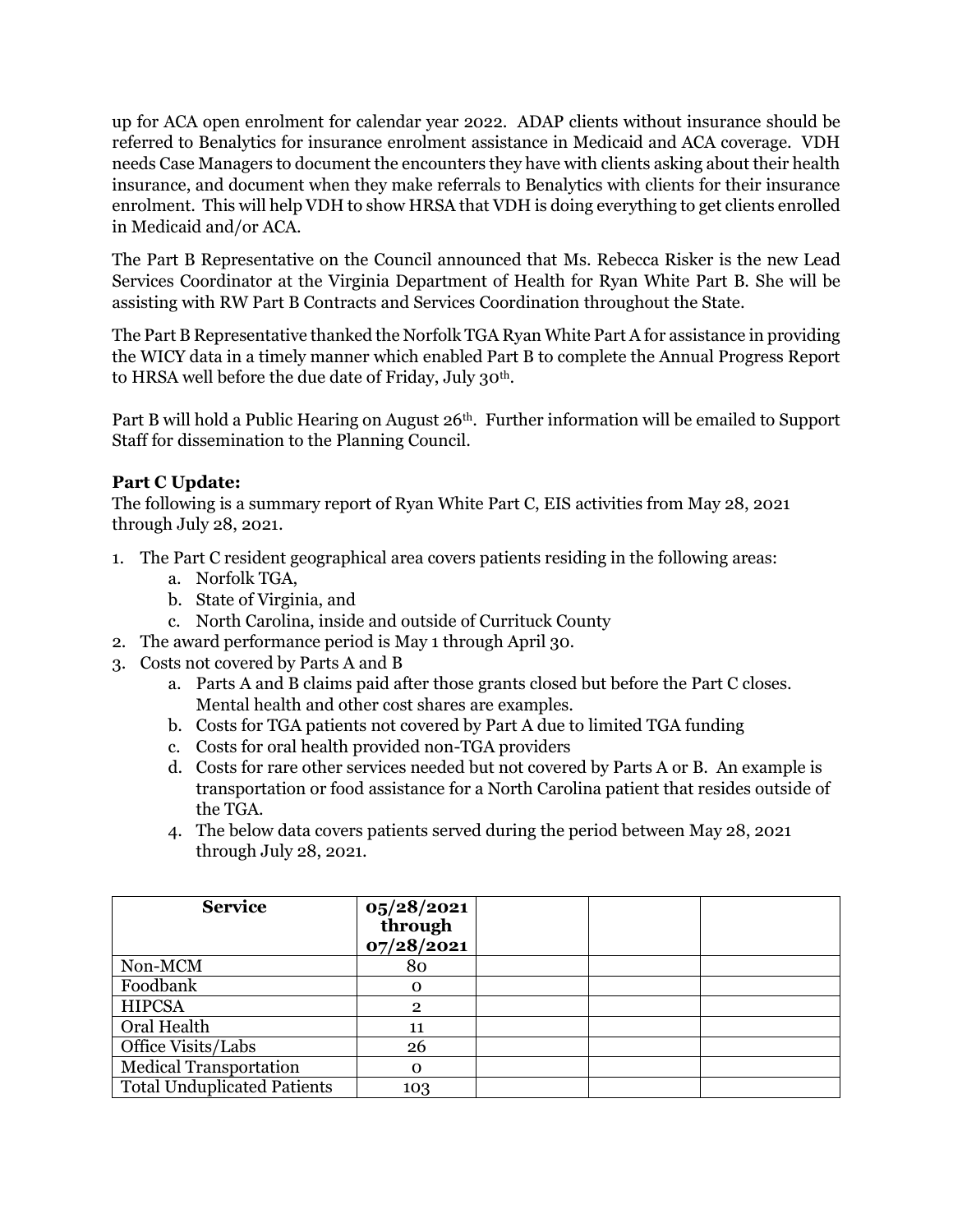### **HOPWA Update:**

In the absence of the HOPWA Representative, there was no HOPWA update presented to the Planning Council.

#### **Planning Council Training: Ryan White HIV/AIDS Program Part A HIV Emergency Relief Grant Program**: *Funding Opportunities Number: HRSA-22-018*:

The Planning Council Support Staff presented a brief summary of the Ryan White Part A Grant Notice or Notice of Funding Opportunity. This year, for the first time, the Grant Application will be for a three-year process. Therefore, the Grant score for this year will be for a period of performance March 1, 2022 through February 28, 2025.

The report gives an insight of the Recipient Office's roles and responsibilities in tracking and maintaining the grant throughout the years.

The total funding ceiling for the next grant year is \$6,043,710 which includes a cap of \$548,342 in MAI. The presenter reminded Council members that there are sixteen (16) jurisdictions; Cities, and Counties that the Part A Norfolk TGA is responsible for across the Commonwealth of Virginia, including Currituck County in North Carolina. The report includes what the roles and responsibilities are legislatively for providing Ryan White Services within the TGA.

This is an Emergency Relief Grant for people who are HIV positive in an EMA/TGA. The grant funds, therefore, should be used to assist eligible jurisdictions to enhance their comprehensive continuity of HIV care based on the needs of the population through the three components of the award (Formula, Supplemental and MAI).

Support Staff noted that during the Technical Assistance Call with HRSA/HAB, EMAs/TGA were encouraged to work with State partners in utilizing CDC Continuum of Care data. This will help to identify the needs, barriers and gaps for the Unmet Need of those particular populations.

Because of the complexity of the Unmet Need, Support Staff recommended keeping this as a continuation talk in each of the Planning Council meetings. When the three sub-populations of focus have been identified, the Council should look at where the TGA is going with the data and how the populations are being addressed, how the TGA is moving along with the Continuum of Care with the sub-populations, and what the outcomes are.

Support Staff and the Recipient Staff will be working on identifying the Unmet Need, identifying the health disparities amongst the three populations of focus, and determining, data wise, what the three sub- populations of focus will be, and these will be announced by the October meeting.

In the Unmet Need population, it was recommended looking at what those Care Continuums look like and eventually being able to pull out specific geographical locations, identify three to five zip codes that the Council can focus EIS in off of new incidence or people who are non-virally suppressed in the program, identify those areas as well and work on them as an Unmet Need.

Support Staff also discussed the Planning Council responsibilities, the Resource Inventory, Core Medical Services Waiver, the Resolution of Challenges, the Clinical Quality Management Program, and the Grant Administration.